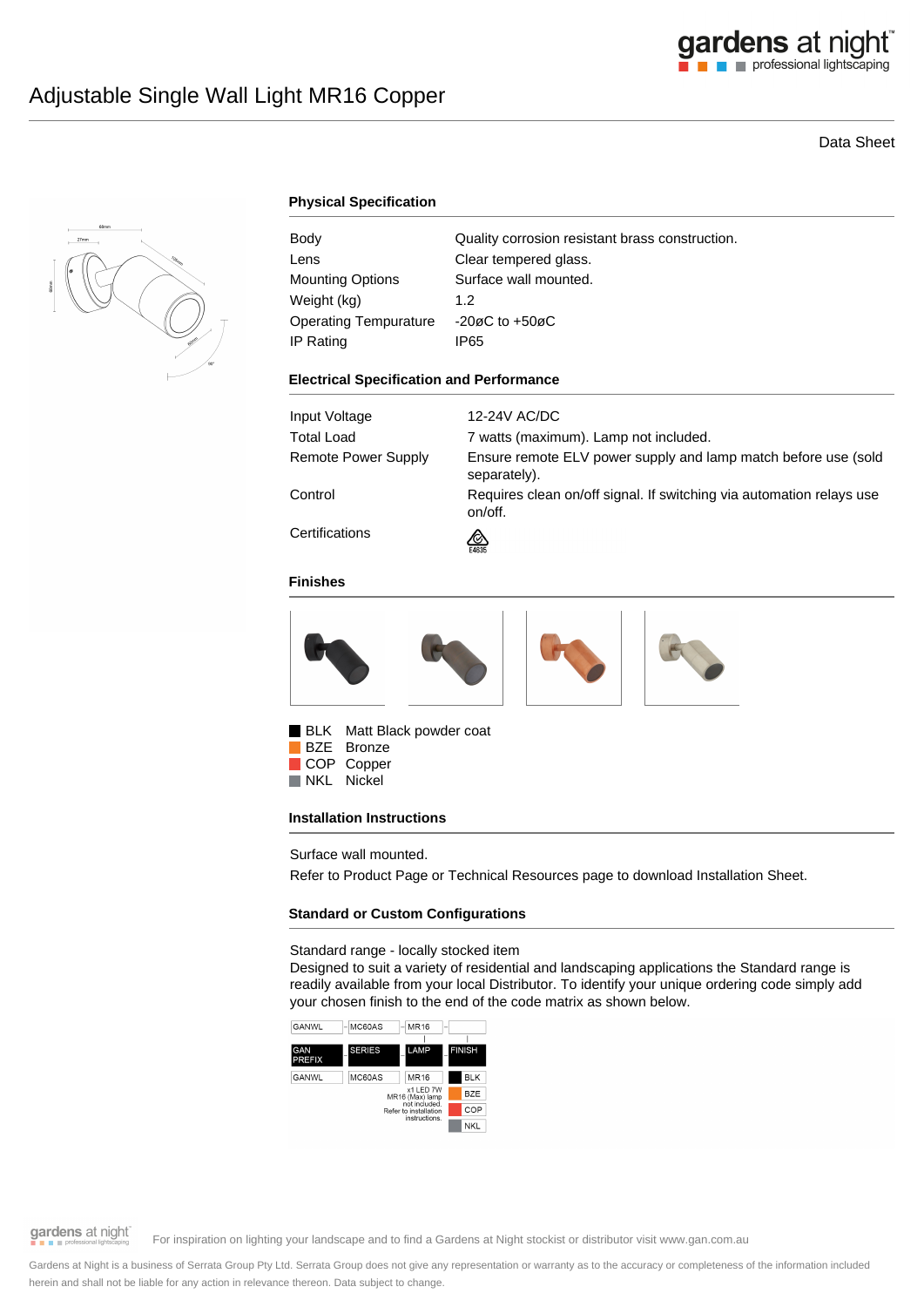Data Sheet



## **Warranty**

5 years (fitting only).

Refer to Technical Resources page to download Warranty Statement.

### **Wiring Guide**

Refer to Techncial Resources page to download Wiring Diagram/s.

### **Accessories**

Associated accessories sold separately. Refer to Accessories.





LED MR16 6W WARM WHITE



gardens at night

For inspiration on lighting your landscape and to find a Gardens at Night stockist or distributor visit www.gan.com.au

Gardens at Night is a business of Serrata Group Pty Ltd. Serrata Group does not give any representation or warranty as to the accuracy or completeness of the information included herein and shall not be liable for any action in relevance thereon. Data subject to change.